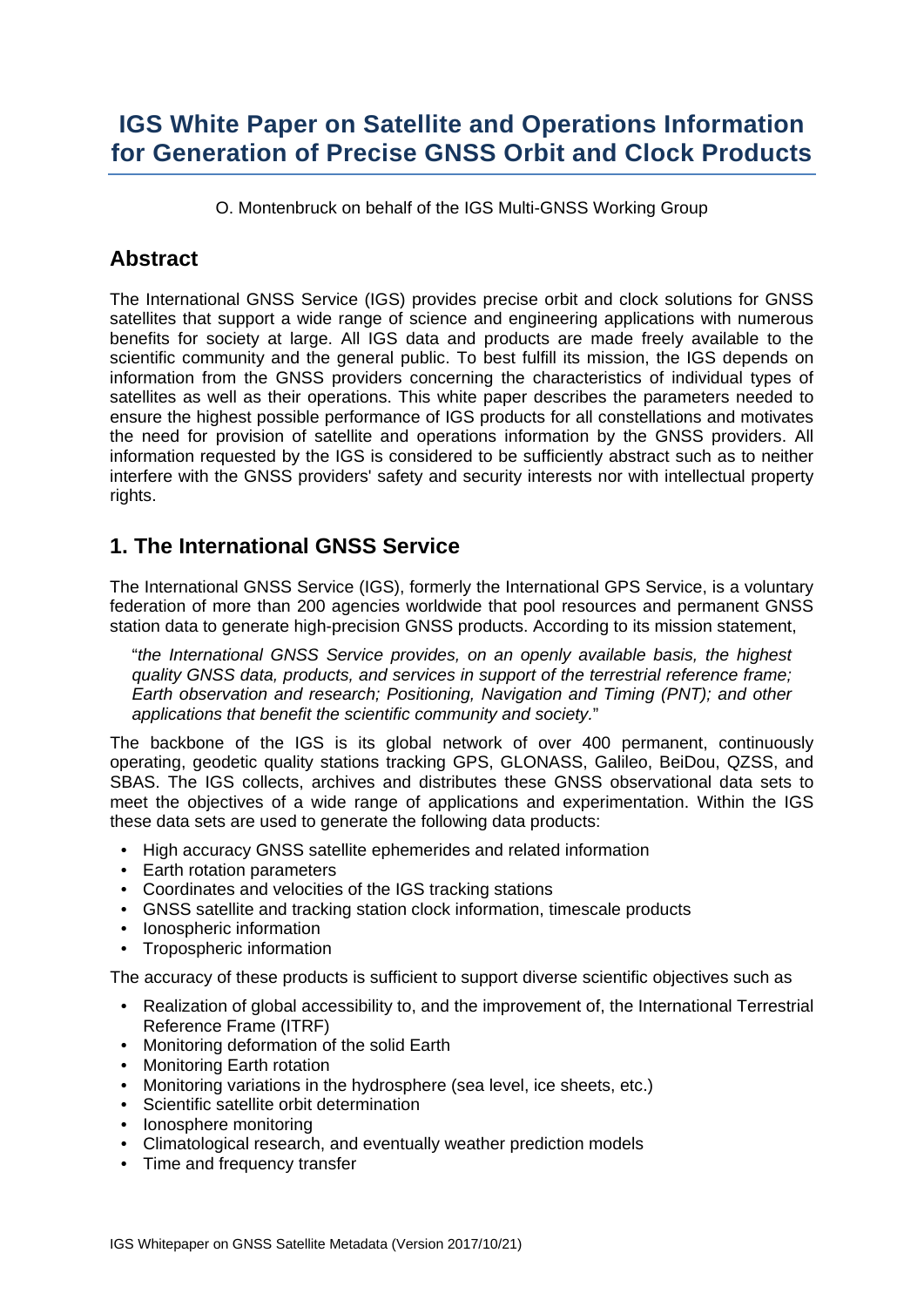Apart from their scientific use, the IGS products play an important role in engineering applications (from timing to structural monitoring, to name just a few) and even support the works of GNSS system providers in the definition of temporal and spatial reference systems as well as a routine performance monitoring.

Currently, the IGS supports two GNSSs on a fully operational basis with highest reliability and performance, namely the US GPS and the Russian GLONASS. In view of the ongoing GPS modernization and the deployment of new navigation systems such as BeiDou, Galileo and QZSS, the IGS has established the Multi-GNSS Experiment (MGEX, [\[1\]\)](#page-3-0), which is now continued as an IGS pilot project. MGEX aims to extent the service portfolio to these new constellations and to achieve a consistent data and product quality for all constellations.

## **2. The Art and Science of GNSS Observation Modeling**

The high-precision use of GPS and other GNSSs relies on the use of carrier phase observations. At a typical wavelength of about 20 cm, carrier phase measurements offer a noise level of about 1 mm. However, it is obvious that models of compatible performance will be required to exploit this level of precision in global precise point positioning (PPP) applications. These models are used to describe the total signal travel time from the transmitting satellite to the receiver and account for the motion of the satellite, the offsets between the center-of-mass and the phase center of the antenna, constant and directiondependent phase delays, phase wind-up, free-space wave propagation (in a relativistic framework), atmospheric effects, etc. Through it's work, the IGS has contributed to a steady refinement of such models [\[2\]](#page-3-1)[-\[3\],](#page-3-2) the characterization of user equipment (antennas, receivers) as well as the GPS and GLONASS space segments. As a result of this work, an adequate level of understanding has been reached that presently enables the generation of orbit and clock products with a presumed accuracy of a few centimeters for these constellations and allows users to find their absolute position around the globe with mm to cm level accuracy. However, even after 20 years, continuous effort is required to ensure, to confirm and to improve this level of performance. At the same time deficiencies and simplifications of established models become apparent as more and new GNSSs become available. Last but not least, each new constellation requires a detailed characterization of its properties to enable a competitive contribution to a "global navigation system of systems".

## **3. Spacecraft and Operations Information**

To support the effort of the IGS and to meet the science objectives, GNSS providers are requested to disclose a limited set of technical information on the satellites as well as operational information related to irregular events in the mission timeline. Neither of this information is considered to be sensitive in terms of mission safety or property rights. However, availability of such information to the science community will greatly reduce tedious "reverse engineering" efforts, improve the employed models and ultimately result in more robust and accurate IGS products. Availability of such information is particularly important for the rapidly evolving new GNSS constellations, for which users expect precise products of comparable quality as those related to GPS and GLONASS, but cannot afford to wait for two decades of knowledge gain. The same, however, applies for the legacy systems whenever new types of spacecraft are brought into operation.

### **3.1 Mass and Center-of-Mass Coordinates**

Knowledge of the mass of a GNSS satellite is required to compute the acceleration caused by non-gravitational forces (such as solar radiation pressure, radiation thrust, or Earth radiation pressure). In line with the quality of other model parameters, a 1% accuracy is typically deemed adequate for this purpose. Updates following the start of initial operations are only required after maneuvers and incremental mass changes of more than 1 kg.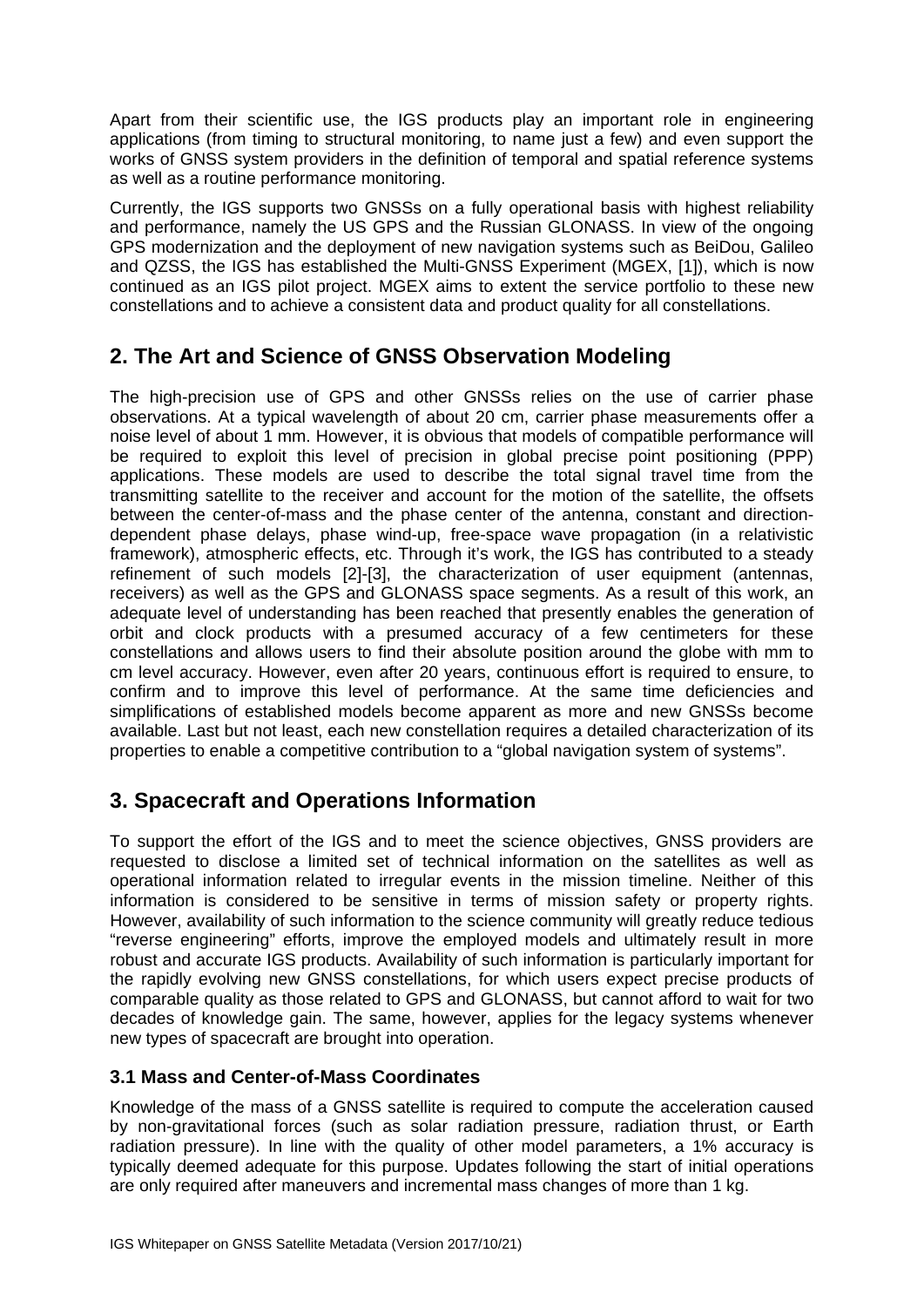Because dynamic orbit models describe the motion of a spacecraft's center of mass, knowledge of the (potentially time-varying) center-of-mass (CoM) location w.r.t. to the origin of the spacecraft reference frame is required to express the position of other reference points (antenna or laser retroreflector) relative to the CoM. To exploit the precision of GNSS carrier phase measurements and the technical capabilities of CoM measurements, knowledge of the CoM location is desired with a representative accuracy of 1-10 mm.

While it has long been common practice to use the CoM as origin for the specification of antenna and sensor offsets, this practice makes it difficult to handle CoM variations that may be caused by orbit maneuvers. Efforts are therefore underway within the IGS to switch to an invariant spacecraft frame when specifying antenna and sensor coordinates.

### **3.2 Antenna and Reflector Data**

The modeling of GNSS measurements requires concise information on the location of the antenna phase center and potential line-of-sight dependent phase variations. While this information can, to a certain extent, be reconstructed from observations with a global ground network, such inflight calibrations [\[4\]](#page-3-3)[-\[5\]](#page-3-4) are presently limited to combinations of dualfrequency observations and therefore limit the establishment of a GNSS-only terrestrial reference frame.

The provision of preflight calibrations of the phase center (at 1 cm accuracy) and variations (with mm accuracy) for each individual signal band is therefore deemed a prerequisite for fully exploiting the accuracy of present GNSS observations.

Likewise, the reference point coordinates of laser retroreflectors should be provided by the manufacturer with a 1(-10) mm accuracy.

### **3.3 Panel Model**

With a representative magnitude of 100 nm/s<sup>2</sup>, solar radiation pressure (SRP) represents the dominating non-gravitational acceleration acting on a GNSS satellite. Over the past years, use of a box-wing model (optionally with supplementary empirical estimation parameters) has been demonstrated to be of great benefit for GPS and GLONASS [\[4\]](#page-3-3) processing and is adopted by an increasing number of IGS analysis centers. Also, it has been found to be essential for the Galileo and QZS satellites, which exhibit a notably stretched satellite body [\[7\]\[8\].](#page-3-5) Given the typical shape of current GNSS satellites, a box-wing model comprising a sixfaced cuboid for the satellite body and additional solar panels represents a good initial approximation and can typically deliver a modeling accuracy of better than 5%. An even better approximation of the real forces is expected from raytracing based on CAD models, which are particularly desirable for s/c with complex shape [\[9\].](#page-4-0) Detailed knowledge of a CAD model helps to address shading that can have notable effects on the satellite orbit as shown in [\[10\]](#page-4-1) and is also a major issue for BeiDou and QZS GEO satellites with large antenna structures. Overall a 1% ( or 1 nm/s<sup>2</sup>) modeling accuracy is targeted for a priori SRP models.

#### **3.4 Radiated Power**

The transmission of radio-frequency signals imposes a subtle force on the GNSS satellite. This force is mainly directed in radial direction and causes s small change of the mean orbital radius. At representative power levels of one to a few hundred Watts and the given orbital altitude, a 1-2 cm shift may be experienced [\[11\]](#page-4-2) which becomes relevant for geodetic GNSS data analysis. Knowledge of the transmit power with a representative accuracy of 20W is therefore desired for each type of satellite.

#### **3.5 Attitude**

Knowledge of the GNSS satellite attitude is required to compute the position of the antenna phase center (the point where the GNSS signals merge) relative to the center-of-mass (that is described by the equation of motion and the coordinates of which are provided by the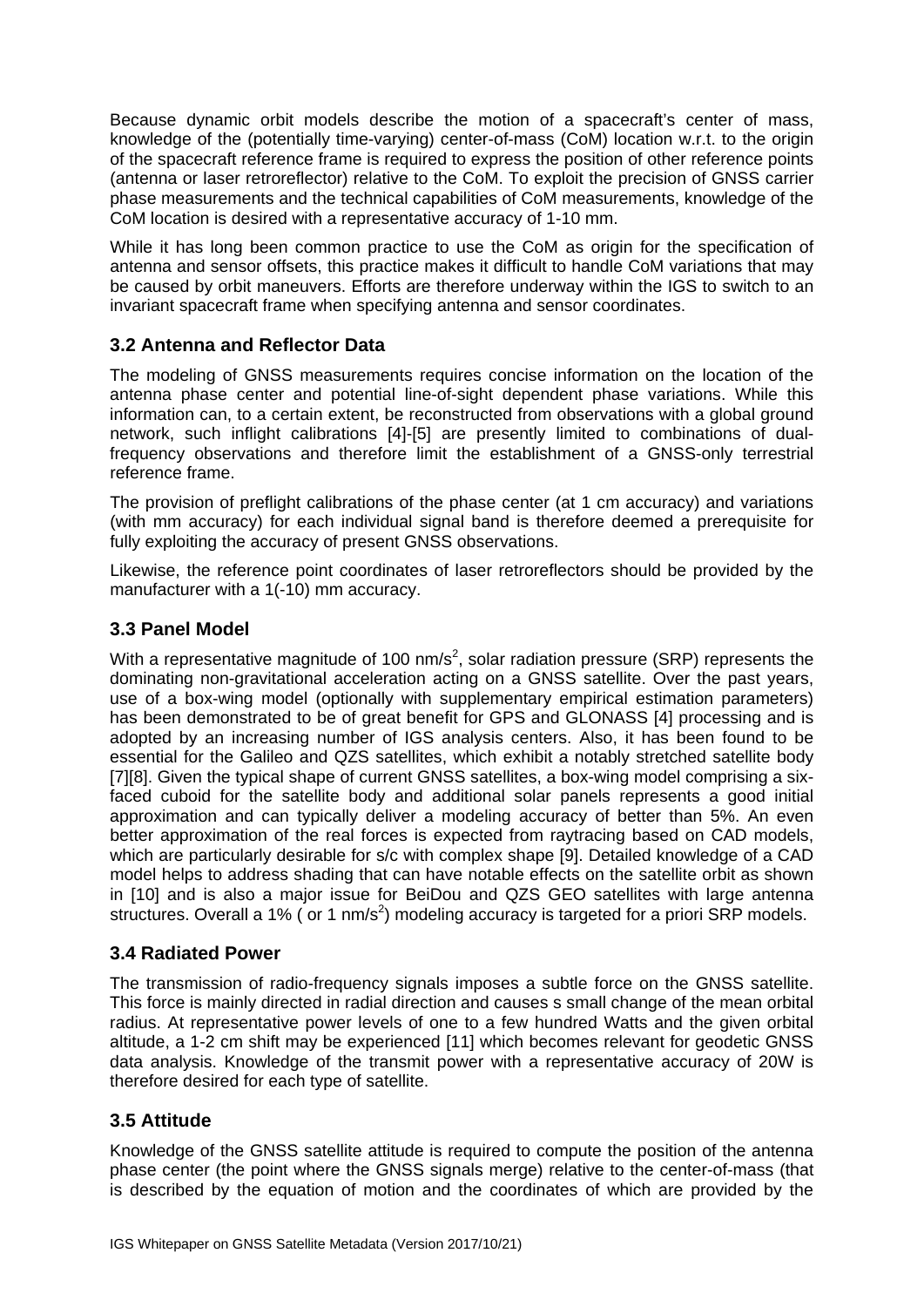precise orbit products). At a lever arm of about 2 m, a 1° attitude error corresponds to a phase center position error of 4 cm (which translates into a modelled range error of 1 cm). Also, attitude information is needed to describe phase windup (with a magnitude of one wavelength for a full s/c rotation). Finally, attitude should be considered in solar radiation pressure modeling. So far, nominal attitude models (yaw-steering, orbit normal mode) are well documented [\[12\]](#page-4-3) for all GNSS and adequate to describe the real s/c orientation outside the eclipse season. Only partial information is available, though, for noon and midnight turns at low elevations of the Sun w.r.t. to the orbital plane. Proper documentation of these special attitude phases is sought from the s/c manufacturer or GNSS provider to ensure a consistent and high-grade modeling of GNSS orbits at all times. For satellites performing mode transitions (e.g. between yaw-steering and orbit normal mode), the exact times of such transitions are therefore required to adapt the respective models in the precise orbit determination and data analysis. Infos on planned/executed transitions should therefore be posted by the system operators, e.g. as part of dedicated "Notice Advisory to Navigation Users (NANUs)" bulletins.

#### **3.6 Maneuvers**

Maneuvers imply discontinuities of orbit solutions that must be modelled in the POD process. They presently come as a surprise and interrupt the regular processing flow of IGS analysis centers. In particular, the epoch and duration of a maneuver must be known for proper orbit modelling but can, so far, only be guessed or approximately reconstructed by labor-intensive trial-and error efforts. GPS and other MEO constellations perform moderate amount of maneuvers, but QZSS and BDS IGSO and (most critically) BDS/QZS GEOs perform maneuvers rather frequently. Information on planned/executed maneuvers should therefore be posted by the system operators, e.g. as part of dedicated "Notice Advisory to Navigation Users (NANUs)" bulletins.

### **3. Summary and Conclusions**

Satellite metadata and selected operational information relevant to the orbit and attitude modeling are essential for GNSS high-precision applications. All providers and operators of global/regional navigation satellite systems are requested to make such information available on a public and traceable basis. Initial examples include the satellite metadata websites of Galileo and QZSS, which provide encouraging examples for other system providers and are particularly appreciated by the IGS.

### **References**

- <span id="page-3-0"></span>[1] Montenbruck O., Steigenberger P., Prange L., Deng Z., Zhao Q., Perosanz F., Romero I., Noll C., Stürze A., Weber G., Schmid R., MacLeod K., Schaer S.; *The Multi-GNSS Experiment (MGEX) of the International GNSS Service (IGS) -- Achievements, Prospects and Challenges*; Advances in Space Research 59(7) (2017) DOI 10.1016/j.asr.2017.01.011
- <span id="page-3-1"></span>[2] J. Kouba, P. Héroux: Precise point positioning using IGS orbit and clock products, GPS Solutions 5(2), 12–28 (2001)
- <span id="page-3-2"></span>[3] J. Kouba: A Guide to Using International GNSS Service (IGS) Products (IGS, Pasadena 2015), http://kb.igs.org/
- <span id="page-3-3"></span>[4] Steigenberger P., Dach R., Fritsche M., Schmid R., Montenbruck O., Prange L., Uhlemann M.; Estimation of Galileo Satellite Antenna Phase Center Offsets; Journal of Geodesy 90(8):773–785 (2016)
- <span id="page-3-4"></span>[5] Dilssner, F., Springer, T., Schönemann, E., Enderle, W.; Estimation of satellite antenna phase center corrections for BeiDou. In: IGS Workshop 2014, Pasadena. (2014)
- [6] C. J. Rodriguez-Solano, U. Hugentobler, P. Steigenberger: Adjustable Box-Wing Model for Solar Radiation Pressure Impacting GPS Satellites, Advances in Space Research 49(7), 1113 – 1128 (2012)
- <span id="page-3-5"></span>[7] Montenbruck O., Steigenberger P., Hugentobler U.; Enhanced Solar Radiation Pressure Modeling for Galileo Satellites; Journal of Geodesy 89(3):283-297 (2015). DOI 10.1007/s00190-014-0774-0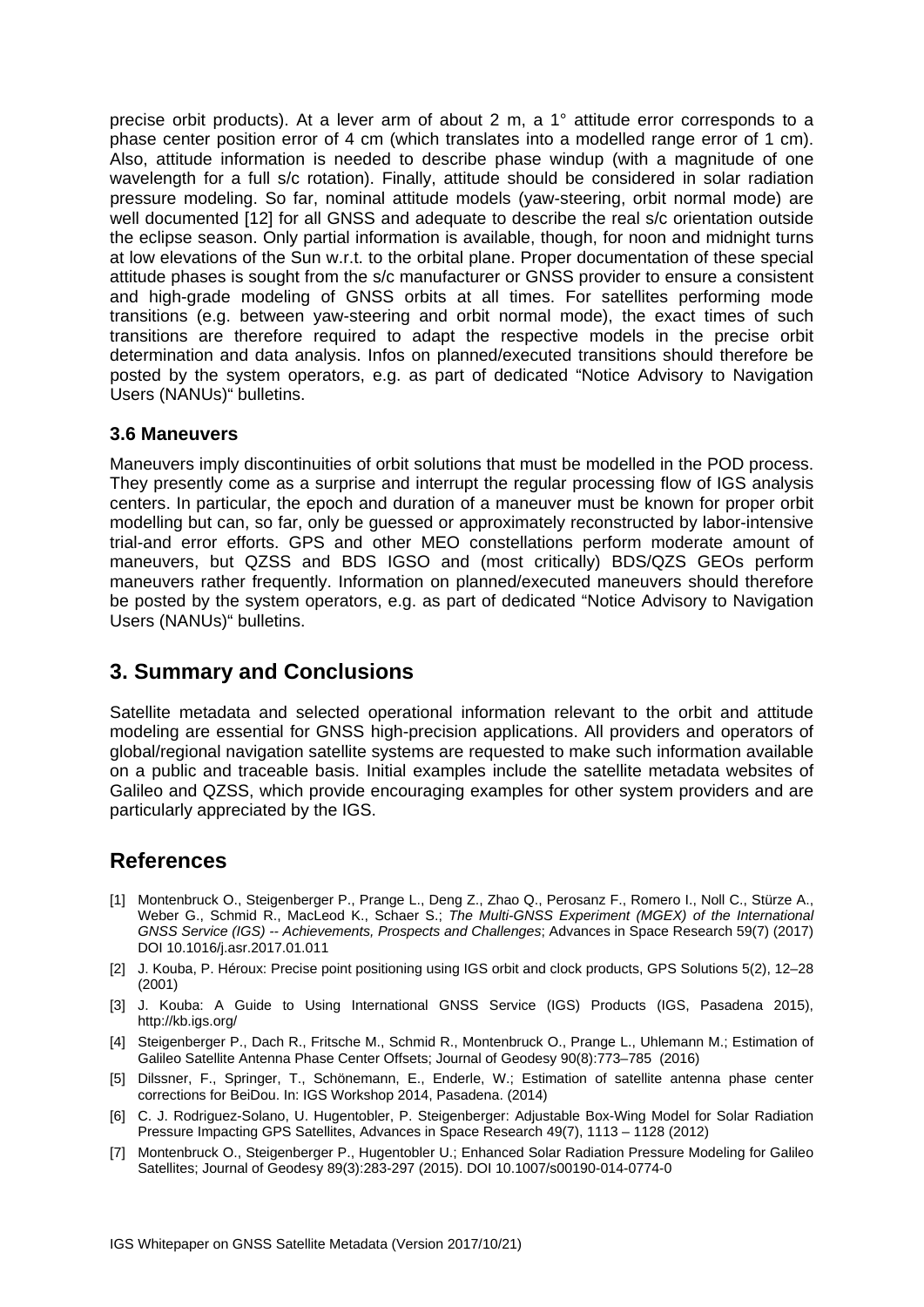- [8] Montenbruck O., Steigenberger P., Darugna F. ; Semi-Analytical Solar Radiation Pressure Modeling for QZS-1 Orbit-Normal and Yaw-Steering Attitude; Advances in Space Research 59(8):2088-2100 (2017) DOI 10.1016/j.asr.2017.01.036
- <span id="page-4-0"></span>[9] Ziebart M.: Generalized analytical solar radiation pressure modeling algorithm for spacecraft of complex shape, J. Spacecraft Rockets 41(5), 840 – 848 (2004)
- <span id="page-4-1"></span>[10] Steigenberger P., Montenbruck O., Hugentobler U.; GIOVE-B Solar Radiation Pressure Modeling for Precise Orbit Determination; Advances in Space Research 55(5): 1422-1431 (2015) DOI 10.1016/j.asr.2014.12.009
- <span id="page-4-2"></span>[11] Steigenberger P., Thölert S., Montenbruck O.; Determination of GNSS satellite transmit power and its impact on orbit determination; in print: Journal of Geodesy (2017)
- <span id="page-4-3"></span>[12] Montenbruck O., Schmid R., Mercier F., Steigenberger P., Noll C., Fatkulin R., Kogure S., Ganeshan A.S.; GNSS Satellite Geometry and Attitude Models; Advances in Space Research 56(6):1015-1029: (2015) DOI 10.1016/j.asr.2015.06.019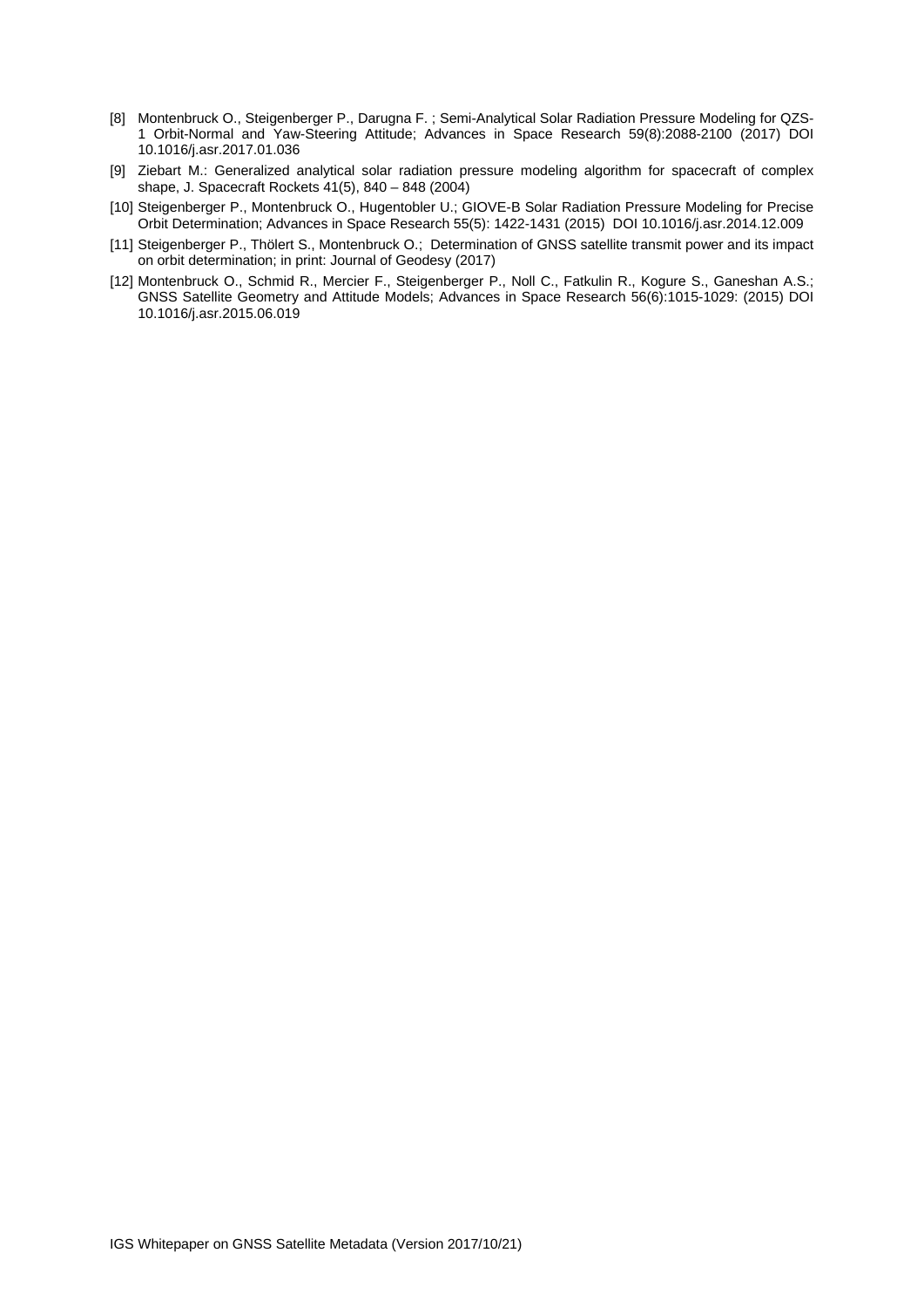# **4. Satellite Metadata Table**

| Item                                                    | <b>Type</b>           | <b>Used for</b>                                                                                                    | <b>Desired properties</b>                                                       | <b>Relevance</b>                 | <b>Availability of provider</b><br>information | <b>Refs</b>      |
|---------------------------------------------------------|-----------------------|--------------------------------------------------------------------------------------------------------------------|---------------------------------------------------------------------------------|----------------------------------|------------------------------------------------|------------------|
| <b>Mass</b>                                             | S/C                   | Modeling of non-gravitational<br>forces (radiation pressure,<br>Earth radiation pressure,<br>antenna thrust)       | Accuracy 0.1-1.0% (1-10kg)                                                      | High                             | GAL, QZS                                       | (1), (2)         |
|                                                         | <b>OPS</b>            |                                                                                                                    | Variation over time                                                             | Low                              | GAL, (QZS)                                     | (1), (2)         |
| Center-of-mass<br>(in s/c frame)                        | S/C                   | Modeling of antenna and laser<br>reflector coordinates relative<br>to the reference point of all<br>orbit products | $0.1 - 1.0$ cm in all axes                                                      | High                             | GLO, GAL, QZS, (BDS)                           | (1), (2)         |
|                                                         | <b>OPS</b>            |                                                                                                                    | Variation over time                                                             | Low                              | GAL, (QZS)                                     | (1), (2)         |
| Laser reflector position<br>in (s/c frame)              | S/C                   | Modeling of satellite laser<br>ranging observations                                                                | $0.1 - 1.0$ cm                                                                  | High                             | GLO, BDS, GAL, QZS, IRS                        | (1), (2)         |
| GNSS antenna phase<br>center location (in s/c<br>frame) | S/C                   | Modeling of the effective point<br>of signal emission                                                              | 1 cm; to be supplied for each individual antenna and<br>signal frequency        | High                             | (GPS), (GLO), GAL, QZS                         | (3), (2), (4)    |
|                                                         |                       |                                                                                                                    | Direction dependent phase center variations (1 mm)                              | Medium                           | (GPS), GAL, QZS                                | (2), (3), (4)    |
| Panel model                                             | S/C                   | Modeling of solar and Earth<br>radiation pressure                                                                  | Dimension of solar panels (1-10%)                                               | High                             | GAL, QZS                                       | (2), (4)         |
|                                                         |                       |                                                                                                                    | Dimensions of satellite body (six surfaces, 1-10%)                              |                                  |                                                |                  |
|                                                         |                       |                                                                                                                    | Optical properties (absorption, specular and diffuse<br>reflection; 1-5%)       |                                  |                                                |                  |
|                                                         |                       |                                                                                                                    | Distance of panels from body (for BeiDou and<br>QZSS)                           |                                  |                                                |                  |
|                                                         |                       |                                                                                                                    | CAD model (coarse; for complex structures with<br>relevant shading)             | Low/<br>Medium                   | $\sim$                                         |                  |
| Radiated antenna                                        | S/C                   | Modelling of antenna thrust                                                                                        | Accuracy 20W                                                                    | Low                              | (QZS)                                          |                  |
| power                                                   | <b>OPS</b>            |                                                                                                                    | Variation over time                                                             | Low                              |                                                |                  |
| Attitude                                                | S/C                   | Modelling of antenna offset,<br>phase wind-up and radiation<br>pressure                                            | Nominal attitude law outside eclipses (1-2 deg)                                 | High                             | GPS, GLO, BDS,<br>GAL, QZS, IRS                |                  |
|                                                         | $S/C$ ,<br><b>OPS</b> |                                                                                                                    | Attitude during noon and midnight turns in the<br>eclipse season                | High                             | (GPS),(GLO),GAL                                | (4)              |
|                                                         | <b>OPS</b>            |                                                                                                                    | Epochs of mode transition (yaw steering vs normal<br>mode; for BeiDou and QZSS) | High                             | (QZS)                                          | $\overline{(2)}$ |
| Orbit maneuvers                                         | <b>OPS</b>            | Modeling of orbit<br>discontinuities                                                                               | Time (5s) and Delta-V (0.1-1cm/s)                                               | High (BDS)<br>Medium<br>(others) | (QZS)                                          | $\overline{(2)}$ |